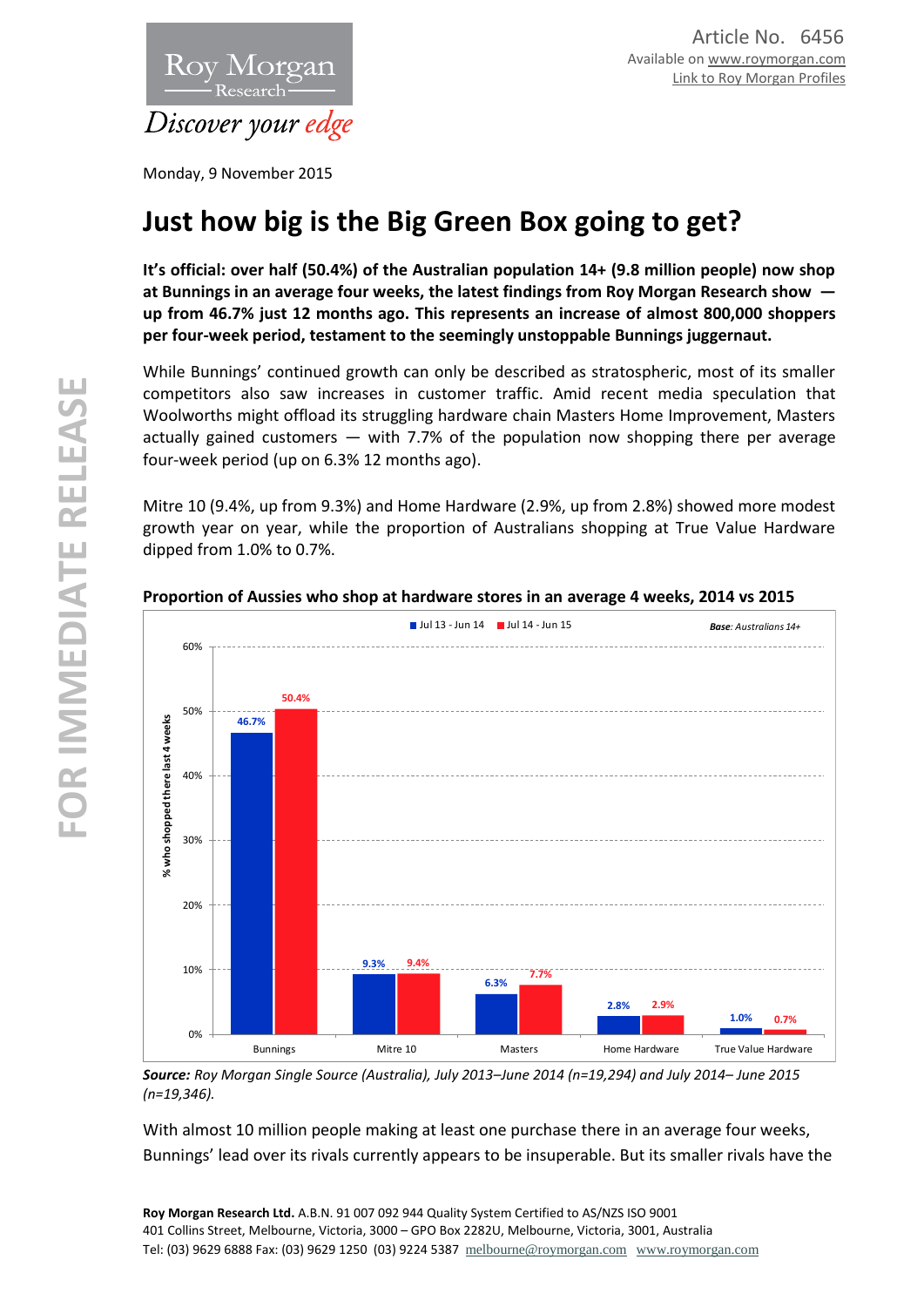nominal edge in one respect: all attract proportionally more customers interested in gardening than Bunnings.

Nearly eight of every 10 True Value customers (79.3%) work in the garden in an average three months, with 26.6% being veritable green thumbs (getting out in the garden 16+ times per three months). More than three-quarters of Home Hardware and Mitre 10's customers (76.4% and 75.8% respectively) work in the garden, ahead of 72.7% of Masters Home Improvement shoppers and, bringing up the rear, 71.3% of Bunnings shoppers.



# **Proportion of customers who work in the garden**

*Source: Roy Morgan Single Source (Australia), July 2014 – June 2015 (n=12,166).* 

# **Andrew Price, General Manager – Consumer Products, Roy Morgan Research, says:**

*"With more than 50% of the population passing through its check-outs in an average four weeks, Bunnings reigns supreme over the national hardware scene. Even though most of the smaller chains also gained customers over the last 12 months, they stand little chance of catching up with the Big Green Box any time soon.(In fact, one has to wonder whether hardware retail in Australia is close to hitting saturation point, given Bunnings' massive numbers.)*

*"However, our data indicates that the smaller chains count higher proportions of people interested in gardening among their customer bases. Maintaining and building on this important segment could be one way of ensuring a future in this unbalanced market, rather than trying to challenge Bunnings' generalised 'lowest prices' approach.*

*"Of course, if we're talking cold, hard customer volume, the combined number of gardening customers who shop at Masters, True Value, Home Hardware and Mitre 10 is still less than 50% of Bunnings' gardening customers. But it seems obvious that*